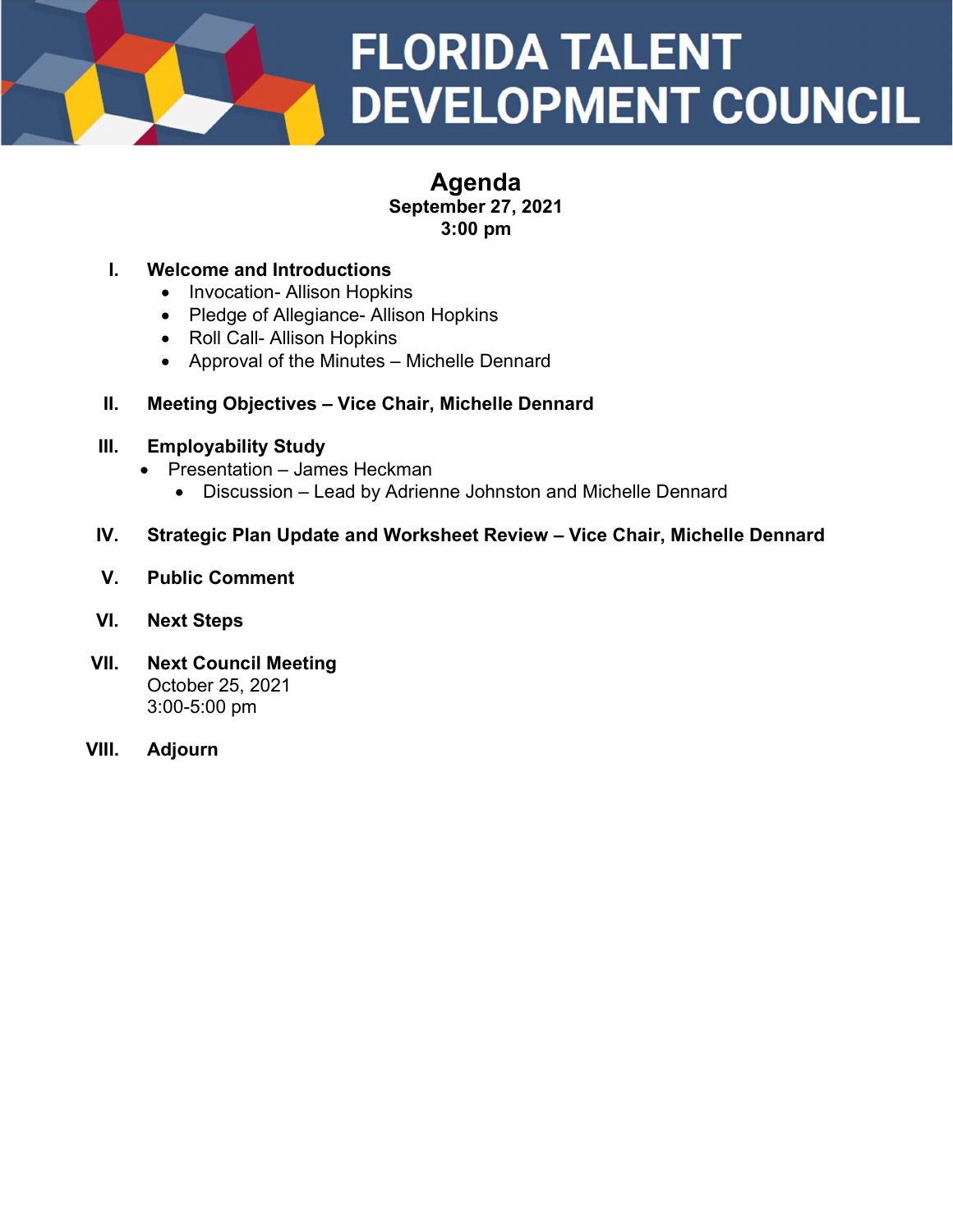

# Monday, September 27, 2021 3:00pm – 5:00pm EDT

# Physical Address and Logistics Information:

Florida Department of Education Turlington Building 325 W. Gaines Street, Tallahassee Room: 1703/07 (17th Floor)

There is a parking garage directly across from the Turlington Building with a limited number of spaces, on the top level, available on a first-come, first-serve basis. Attendees may also utilize metered parking around the building.

Please note that the Turlington Building is a secure building. All participants will need to ensure they have proper photo identification and must check in at the security desk before being escorted to the conference room.

Attendees are advised to **arrive 30 minutes prior** to the meeting to account for parking and checking in with security.

#### Conference Call Information:

United States (Toll Free): 1 (877) 309-2071 Or (not toll free) United States: +1 (951) 384-3421 Access Code: 654-337-978

#### GoToWebinar Information:

Use this link to register for the meeting from your computer, tablet or smartphone: https://global.gotomeeting.com/join/508883669

Webinar ID: 963-748-755

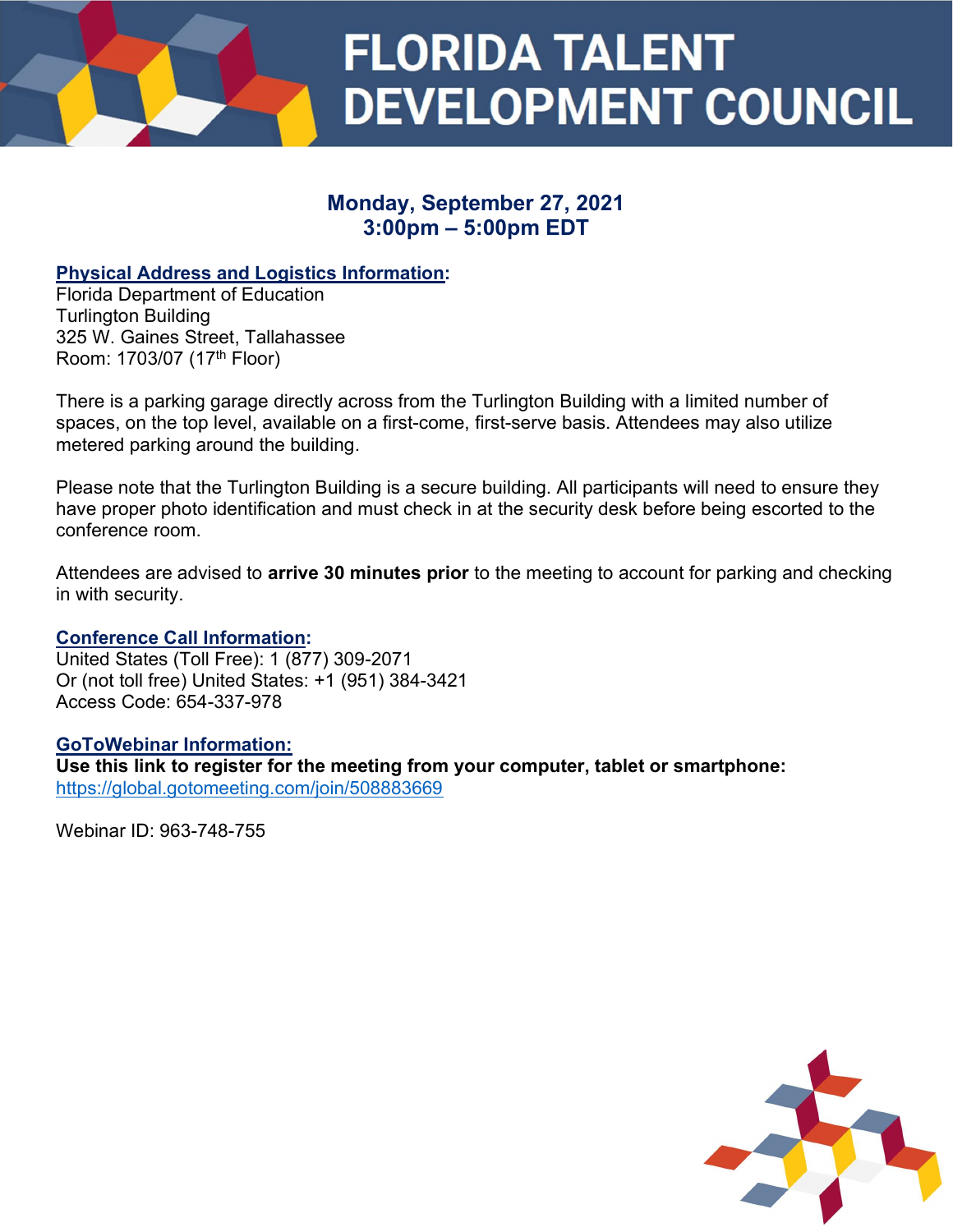# **FLORIDA TALENT DEVELOPMENT COUNCIL**

# Meeting Minutes

August 25, 2021 3:00 pm

# Members Present:

Joel Schleicher, Chair Michelle Dennard, Vice Chair Jamal Sowell Chancellor Eric Hall on behalf of Richard Corcoran Matt Choy Mark Wilson Chancellor Marshall Criser, State University System Chancellor Kathy Hebda, Florida College System Elizabeth Winslow, on behalf of Bob Boyd Justin Berkowitz, FAPSC Chancellor Henry Mack

# Members Excused:

Bob Ward, Secretary

# Others Present:

- Nicole Duque, Department of Economic Opportunity
- Allison Hopkins, Department of Economic Opportunity
- Megan Lee, Department of Economic Opportunity
- Victoria Heller, CareerSource

# I. Welcome, Roll Call and Approval of Minutes

- Michelle Dennard welcomed members.
- Jamal Sowell led the invocation and the pledge of allegiance.
- Nicole Duque called roll.
- A quorum was not reached

# II. Meeting Objectives

Michelle Dennard reviewed meeting objectives.

# III. REACH Act Implementation Updates, HB 1507

- o Michelle Dennard, CareerSource Florida, Inc.
- o Chancellor Henry Mack, Florida Department of Education
- o CareerSource Florida welcomes two new members to the Board of Directors. Director of Vocational Rehabilitation, from the Florida Department of Education, Allison Flannigan, and Secretary Shavon Harris from Department of Children and Families.
- $\circ$  These new members will help access a new group of people that can be helped by TDC.

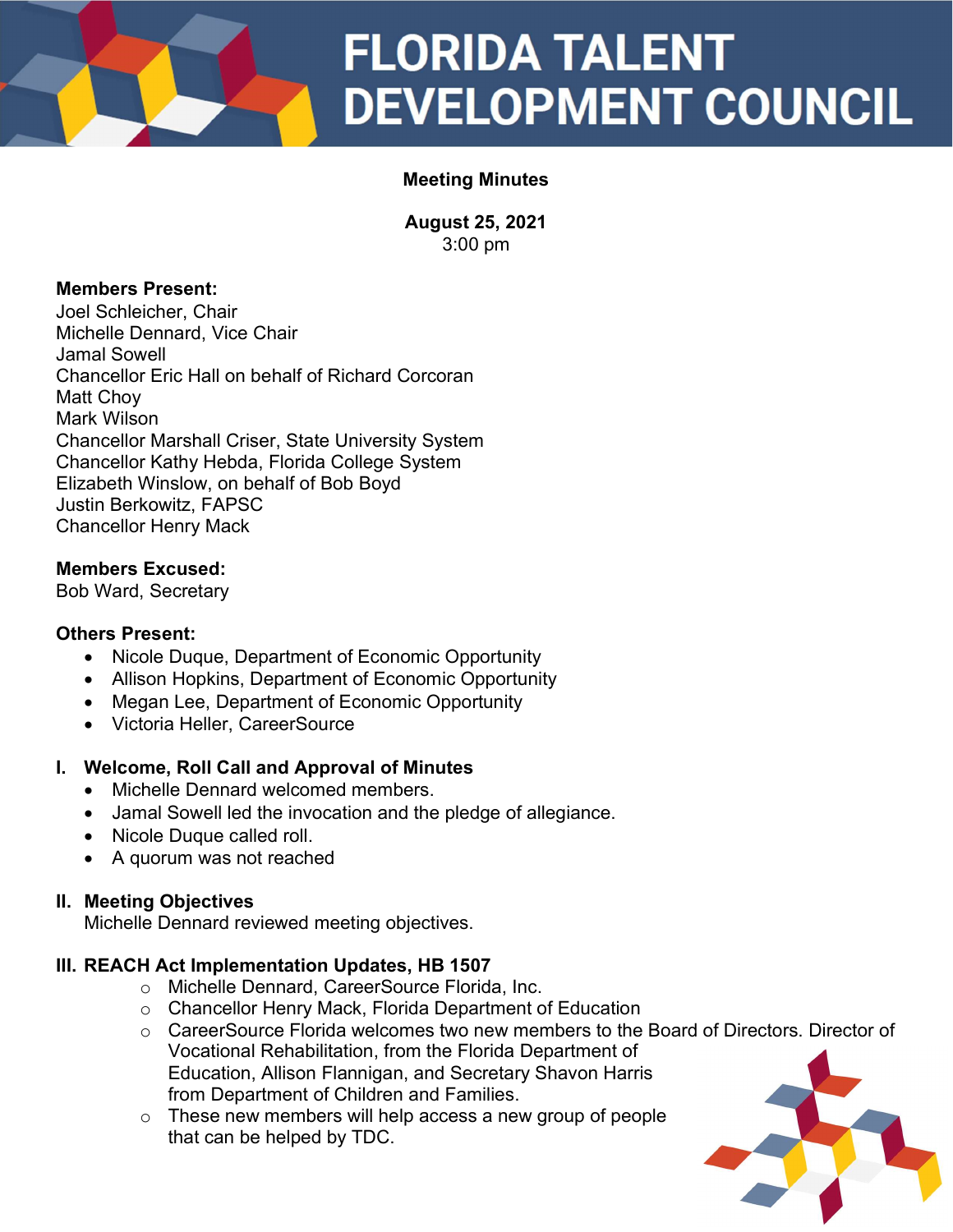# **FLORIDA TALENT DEVELOPMENT COUNCIL**

- o This Act allows for the CareerSource Florida Board of Directors to think about how EOG utilizes the 15% set aside of Workforce Innovation Opportunity Act dollars that come to Florida.
- o CareerSource released a grant solicitation available to local workforce development boards in partnership with local education institutions, community partners, economic development partners.
- o Aim is to encourage regionalization and efficiency.
- $\circ$  The Open-Door grant is approved by the state board of education. Incentivize by way of tuition and fee support for students to enroll in high quality programs.
- $\circ$  The rule will allow institutions to apply for about \$35 Million in resources to help students get certificates. These certificates are for job training for high demand jobs.
- $\circ$  It is also supported by \$10 Million from registered apprenticeships.
- o Together these provide no barrier for anyone seeking training programs.
- $\circ$  Other updates relating to HB 1507, how can we accurately understand education supply and market demand? Thanks to a new vendor, there is visual data that we can use for future programs.
- o There are two drafts of interagency data share agreements between DEO and DOE; and DCF and DOE.
- $\circ$  DEO has procured a vendor to complete a feasibility study to implement a new process to share data across participating entities, to detail functional and technical requirements needed for a system to integrate all systems.
- o Work with DEO and CareerSource Florida to look at new criteria for eligible training providers. Allows institutions to help everyone impacted our partnerships across the education system and local workforce development boards.
- $\circ$  HB 1507 singles out the desire and means to develop the framework verifying what a valuable certificate means across the state. These credentialing opportunities have real economic impacts.
- o There are a few funding streams referenced, the Get There Faster competitive grant program. The grant solicitation is open now and is available through local workforce development boards. Open Door grants will be available soon to institutions. There are many other monies available currently for students wishing to start soon.

# IV. Update on Strategic Plan and Worksheet Review

Michelle Dennard provided an update on the Council's strategic plan. The updated plan was approved and will be published on the council's website. All recommendations incorporated.

Worksheet reviews allow the council to document progress and allows them to see what parts and progress are missing, providing a road map for the future.

V. Healthcare/Nursing Study - Chancellor Criser

Chancellor Criser shared that his staff has been working with the newly created Reach Office, and others as appropriate, on the implementation of HB 1507. The Chancellor stated that he was asked to provide an

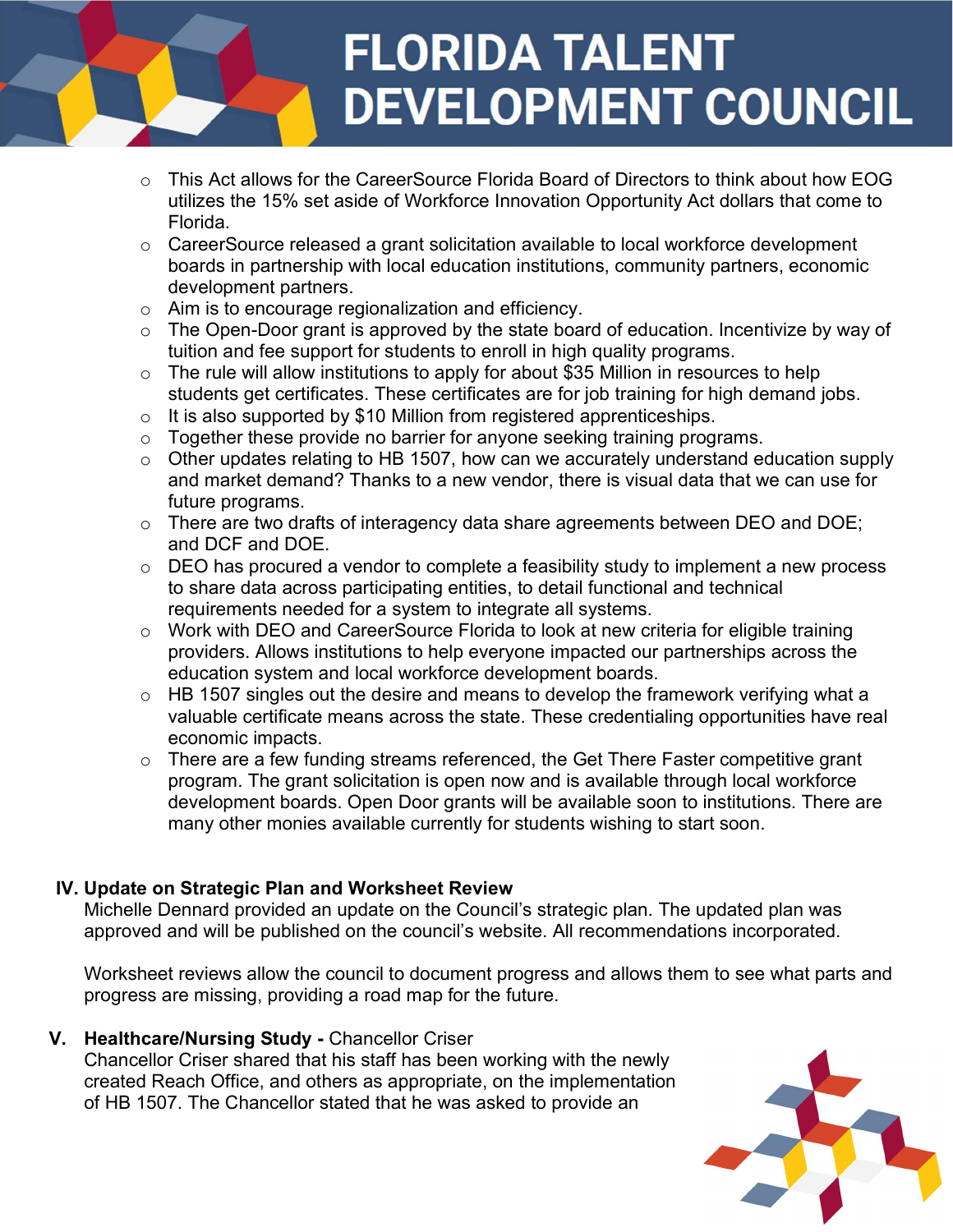

update on two studies that will eventually be presented to the Talent Development Council.

Healthcare Workforce Gap Analysis

- The bill directs the Board of Governors and the State Board of Education to conduct a statistically valid biennial data-driven gap analysis of the supply and demand of the healthcare workforce.
- Work will begin following the new Labor Market Estimating Conference, which is currently scheduled for late September.
- NOTE: There is no statutory timeline for completion, only a requirement to provide annual implementation updates by Dec. 1, starting this year.

10-Year Nursing Data update to TDC (update to TDC by December 1)

- The bill directs the Department of Health, the Board of Governors, the State Board of Education, the Commission for Independent Education, the Independent Colleges and Universities of Florida, and postsecondary institutions to provide 10-year trend information on nursing education programs.
- Board staff has met with staff from the following entities, to discuss the project and the necessary data.
	- o The Department of Education, including staff from the Division of Florida Colleges and the Division of Career and Adult Education
	- o The Florida State Board of Nursing
	- o The National Council of State Boards of Nursing
	- $\circ$  Two university nursing deans
- Board staff is in the process of developing a data request that will go out to the 10 universities in our system that have nursing programs to gather data needed for the project
- Board staff will continue to work with the Florida State Board of Nursing, the, National Council of State Boards of Nursing, and the Department of Education as well.
- NOTE: There is no statutory timeline for completion, only a requirement to provide annual implementation updates by Dec. 1, starting this year.

In addition to these studies, the Board of Governors and the Department of Education are directed to develop a survey for the Department of Health. The survey is to collect demographic, employment, and other information. Board staff has reached out to staff at the Department of Health and is in ongoing discussions with them regarding the development of the survey

# VI. Public Comment

No public comment.

# VII. Next Steps

None stated.

# VIII. Next Council Meeting

Monday, September 27, 2021 3:00 pm – 5:00 pm Florida Department of Education